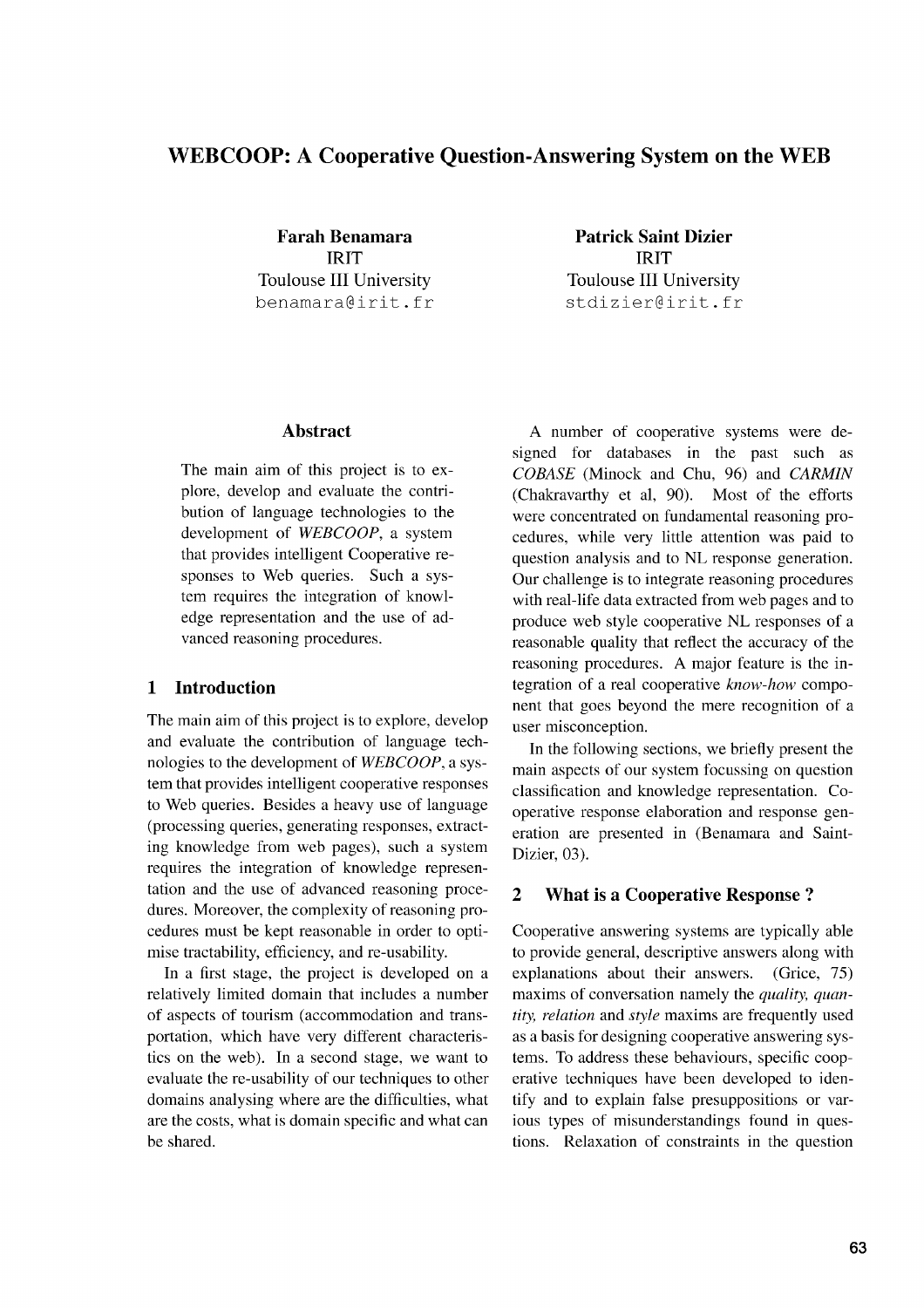occur when the system cannot find any response. Finally, intentional responses may be provided instead of a large set of extensional answers. An overview of these aspects is given in (Gaasterland et al, 94).

### 3 Cooperative Responses in WEBCOOP

In WEBCOOP, responses provided to users are built in web style, by integrating natural language generation (NLG) techniques with hypertext links to produce "dynamic" responses. Responses are structured in two parts. The first part contains explanation elements which report user misconceptions in relation with the domain knowledge. The second part is the most important and the most original. It reflects the *'know-how'* of the cooperative system, going beyond the cooperative statements given in part one. It is based on several components: dedicated cooperative rules possibly using knowledge extracted from web pages, relaxation strategies and the domain ontology. The *know-how* component also allows for the dynamic determination of those text fragments to be defined as hypertext links, from which the user can get more information.

Let us consider a simple example. Suppose one wishes to rent a country cottage in Midi Pyrénées region by the seashore. Part 1 reports a misconception. This entails the production of the following message, generated from a logical formula:

*Midi Pyrenees region is not by the seashore.*

In part 2, the *know-how* of the cooperative system generates the possible flexible solutions below. Dynamically created links are underlined

*we propose you country cottages in*

*- another region in France by the seashore*

*- Midi Pyrenees region.*

The formal aspects of the content determination and the dynamic generation of cooperative responses are presented in (Benamara and Saint Dizier, 03). In the next sections, we first characterize the typology of natural language questions that WEBCOOP takes in and then specify the knowledge extraction procedures from web pages.

### 4 Question classification and processing

In our system, we offer two modes for querying a web page: either via keywords, which are then interpreted as a simplified NL query, or in natural language. One of our first tasks is then to elaborate a generic classification of the different types of questions. Our taxonomy is inspired from (Lehnert, 78) (QUALM system) and (Graesser and Gordon, 91). It is therefore quite different from taxonomies dedicated to open domain question answering, for example within the TREC-8 and the TREC-9 programs (Hovy et al, 00) which are mainly based on question templates.

Our taxonomy has been constructed and evaluated using a corpus elaborated from the Frequently Asked Questions (FAQ) section of a number of web services, among which services dedicated to tourism. This corpus also defines a small but representative subset of question types that characterize the different forms of cooperative responses we are aiming at in WEBCOOP. W.r.t. to this corpus, questions are classified according to their expected responses:

*- atomic or enumerative* responses : boolean (yes, no), enumeration of entities, quantity (number, time, etc.) or quality expressed by evaluative adjectives. *Do I need a visa to go from France to Spain?,* induces a boolean response, and *What are the rates of the Royal Hotel in Paris ?* induces a response of type quantity.

*- narrative* responses, based on the following conceptual categories : procedure, definition, description, cause, goal, evaluation and comparison. Examples : *I want some information about Paris underground* induces a response of type description, and *What is the difference between a country cottage and a chalet?,* induces a comparison.

In an orthogonal way to the above fundamental typology, additional phenomena have been observed such as:

- questions including fuzzy terms (essentially evaluative adjectives like *cheap* or *close to),* as in: *a cheap country cottage close to the seaside in COte d'Azur.*

- incomplete questions where essential elements are missing, such as *What are the flights to Toulouse ?* or, questions for which only portions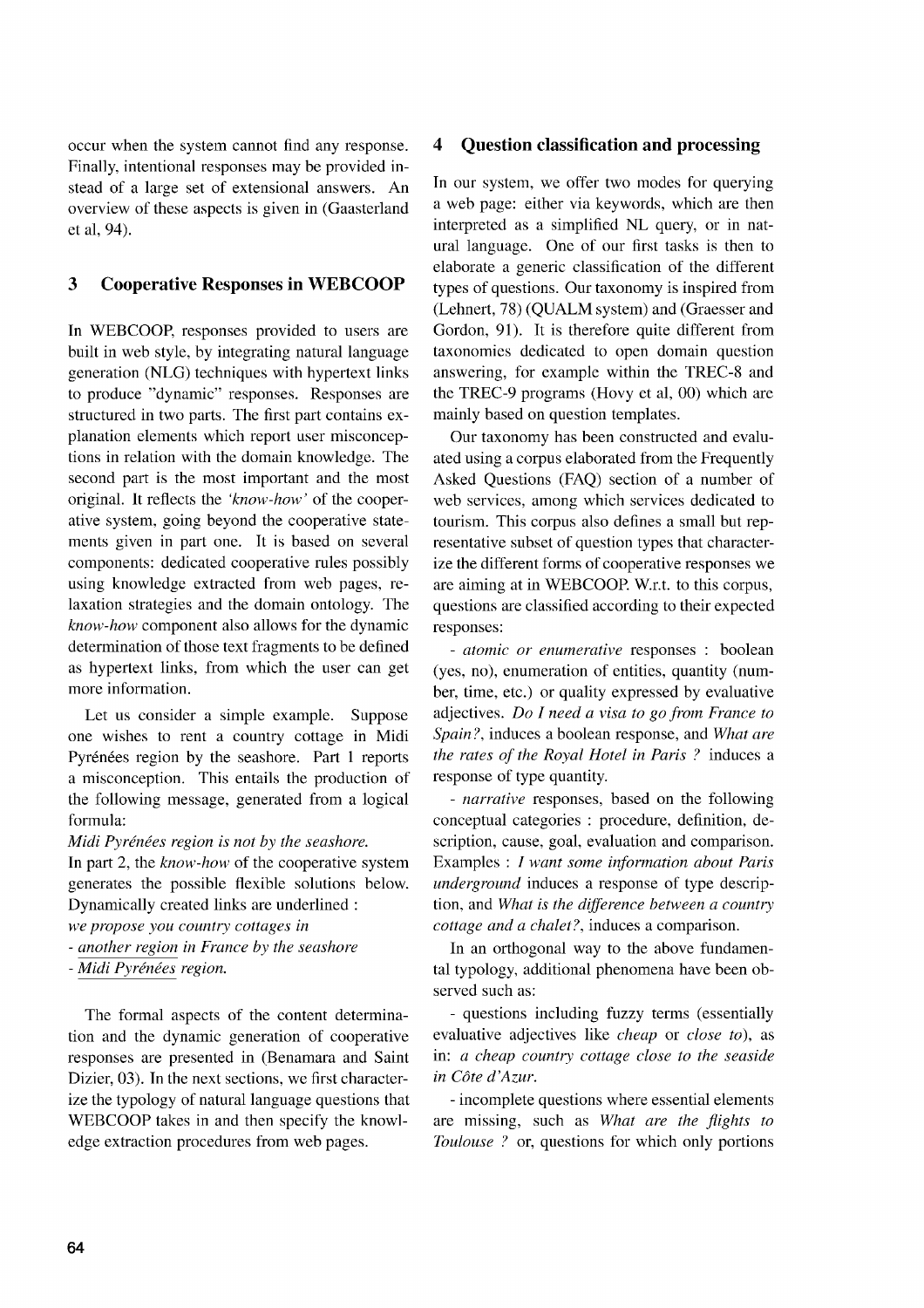can be processed.

- questions based on a series of examples, such as *I am looking for country cottages in the mountain similar to Mr. Dupond cottage.* 

Since the WEBCOOP project is in an early stage of development, we mainly focus on cooperativity for atomic or enumerative responses possibly including fuzzy expressions. This allows for the evaluation of the expressivity of our formalism (see section 5) as well as for the complexity of the reasoning procedures and the NLG needs.

We have designed a bottom-up parser that produces a conceptual representation of questions. Our strategy is to keep track of the terms used in the question as much as possible in order to re-use them in the response. For example, the question *Give me the Royal Hotel rates in Paris?* has the following semantic representation

 $(Quantity, X: list of (rates), hotel (royal) \wedge$  $in(place, royal, pairs) \wedge rates(royal, X)$ .

### **5 Knowledge Representation**

#### **5.1 General principles**

Our approach requires two, very classical, levels of knowledge representation (Benamara 02): general purpose knowledge, specified by hand, and domain knowledge, acquired via knowledge extraction procedures from web pages. A uniform logical representation is used, based on a simplified version of the Lexical Conceptual Structure (LCS), (Jackendoff, 90). The use of the LCS language and the power of its primitive systems, allows us to have relatively generic representations, well-adapted for reasoning procedures.

The general purpose knowledge base describes knowledge about the tourism domain. It contains a domain ontology, a number of basic information (e.g. country names, airlines), rules and integrity constraints. It is not very big and can therefore be reliably specified by hand (e.g. about 60 rules and 50 integrity constraints for accommodation). It is clear, however, that to extend the knowledge base to other domains, semi-automatic procedures are necessary. We are currently exploring linguisticbased methods to extract knowledge that expresses causes, consequences and conditionals of various forms.

Most of the knowledge is extracted from web pages dedicated to tourism. We developed in the past 3 years (under the **PRETI** project at **IRIT** <sup>1</sup> ) a method and an algorithm that extracts knowledge from web pages based on the domain ontology. The basic principle is that each major node of the ontology is associated with a dedicated local grammar that recognizes, in the textual part of a web page, information relevant to the concept associated with that node. The parser dynamically constructs a semantic representation under the form of a frame with attribute-value pairs. Values can be atomic or fragments of LCS. A detailed analysis of our corpus shows the prominent role played by prepositions to describe e.g. localisation, instrument or purpose. Therefore, a great attention is devoted to the extraction of predicative forms.

As a result, knowledge extracted from a web page is the concatenation of frame fragments corresponding to the nodes activated in the ontology. Each frame fragment is linked to its original web textual fragment. We also keep track of the web page structure, since this is often useful for response construction (to have access to comments, lists of items or procedures, etc.). We then have a database of web pages indexed by means of frames. For our experiments, we work with a database established once for all, but we foresee to have it updated regularly, since web pages change frequently.

#### **5.2 An Example**

Let us now consider an example that precisely describes the principles of our approach. We consider an ontological description of the application domain where nodes are concepts, decorated by means of attributes which describe concept properties or any other relevant information. Since descriptions are hierarchically organized, properties are inherited, if there is no conflict. Local grammars are associated with those properties. They may be shared by several sister nodes, but in general there are some differences. For example, the expression of rates for a camping site is quite different from the expression of rates for a hotel or a

<sup>1</sup> http://www.irit.fr/projets/PRETI.html